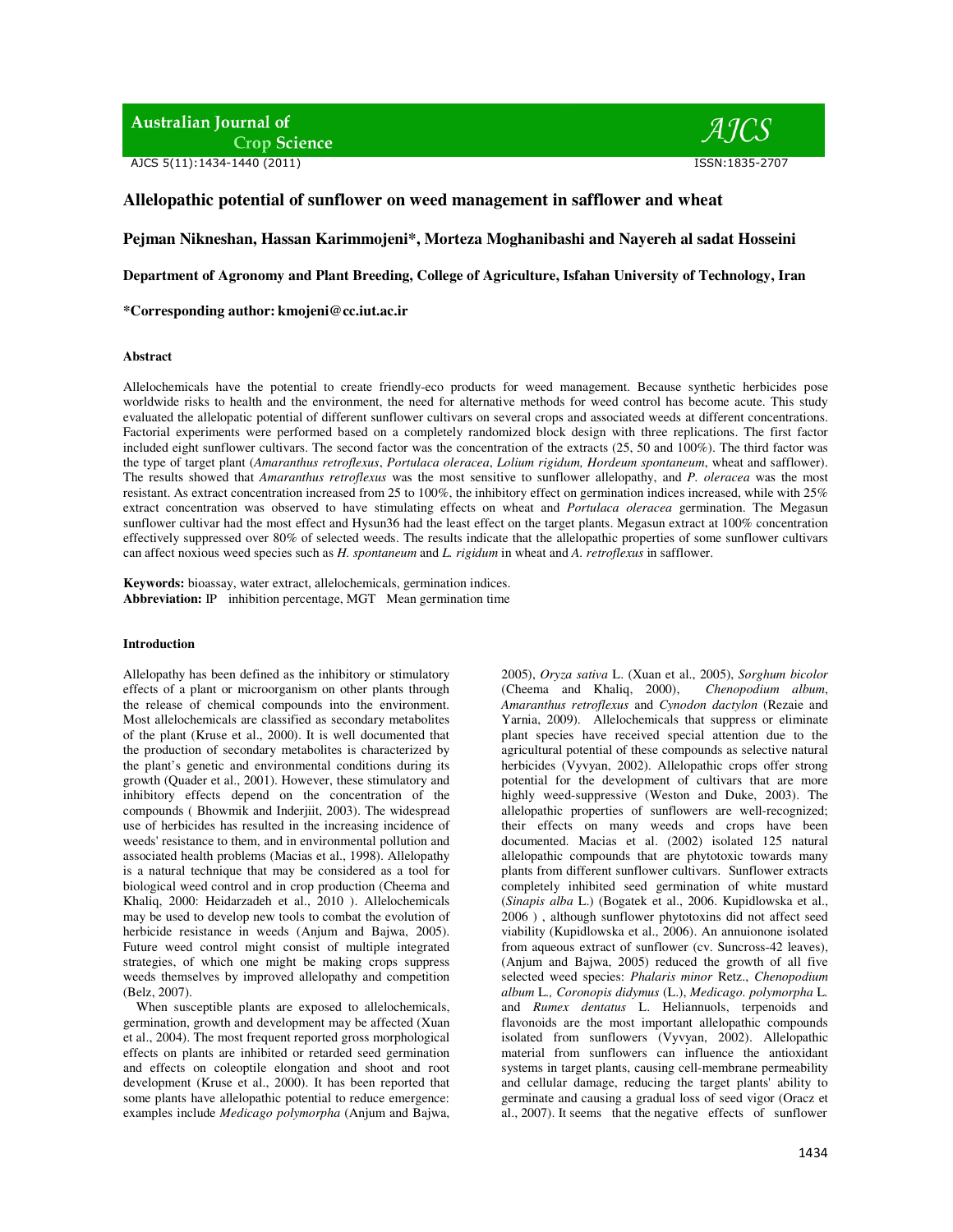**Table 1.** Analysis of Variance of Three Different Concentrations of Allelopathic Extracts of Eight Different Sunflower Cultivars on Germination Indices of Six Target Plant Species

|                                                                                                                                                                                                                                                                                                                       | Mean square    |                        |                 |                 |               |                            |  |
|-----------------------------------------------------------------------------------------------------------------------------------------------------------------------------------------------------------------------------------------------------------------------------------------------------------------------|----------------|------------------------|-----------------|-----------------|---------------|----------------------------|--|
| Source                                                                                                                                                                                                                                                                                                                | DF             | Germination            | Germination     | Root length     | Shoot height  | Seedling                   |  |
|                                                                                                                                                                                                                                                                                                                       |                | $(\%)$                 | rate            | (mm)            | (mm)          | weight                     |  |
|                                                                                                                                                                                                                                                                                                                       |                |                        |                 |                 |               | (g)                        |  |
| Target plant                                                                                                                                                                                                                                                                                                          | 5              | $80396.04^{**}$        | 70918.01        | $44409.84^{**}$ | $25403.45$ ** | $9803\overline{9.67}^{**}$ |  |
| Sunflower cultivar                                                                                                                                                                                                                                                                                                    |                | $2505.54$ **           | $2371.94***$    | 15654.69**      | 12386.63**    | $10670.81$ **              |  |
| <b>Extract concentration</b>                                                                                                                                                                                                                                                                                          | $\overline{c}$ | 42598.76**             | $76967.87^{**}$ | $168076.3$ **   | 135895.26**   | 80136.34**                 |  |
| $Plant \times cultivar$                                                                                                                                                                                                                                                                                               | 35             | $896.03***$            | 485.08**        | 18719.92**      | 2889.44**     | $1415.16$ <sup>**</sup>    |  |
| Plant x concentration                                                                                                                                                                                                                                                                                                 | 10             | $3811.61$ **           | 6248.8**        | $4316.2$ **     | 5881.28**     | 3718.97**                  |  |
| Cultivar $\times$ concentration                                                                                                                                                                                                                                                                                       | 14             | $581.18***$            | 358.53**        | $6076.01***$    | $913.22$ **   | $1862.51$ **               |  |
| Plant $\times$ cultivar $\times$                                                                                                                                                                                                                                                                                      | 70             | $522.62$ <sup>**</sup> | $361.4***$      | 3797.28**       | 1328.54**     | 1389.86**                  |  |
| Concentration                                                                                                                                                                                                                                                                                                         |                |                        |                 |                 |               |                            |  |
| Error                                                                                                                                                                                                                                                                                                                 | 288            | 116.93                 | 84.26           | 304.06          | 173.64        | 437.47                     |  |
| $\ddot{\phi}$ $\ddot{\phi}\dot{\phi}$ to the set of $\ddot{\phi}$ and $\ddot{\phi}$ and $\ddot{\phi}$ and $\ddot{\phi}$ and $\ddot{\phi}$ and $\ddot{\phi}$ and $\ddot{\phi}$ and $\ddot{\phi}$ and $\ddot{\phi}$ and $\ddot{\phi}$ and $\ddot{\phi}$ and $\ddot{\phi}$ and $\ddot{\phi}$ and $\ddot{\phi}$ and $\dd$ |                |                        |                 |                 |               |                            |  |

\*, \*\* indicate significance at 5% and 1% level, respectively



**Fig 1.** Effect of sunflower allelochemical extract on germination indices of target plants. Columns with the same letter at the top are not significantly different (P < 0.05); error bars represent standard error.

extracts are not due to osmotic potential, but to their toxic effects. Analysis of polyunsaturated fatty acids in target plants' cell membranes has revealed severe damage to membranes and damage to the fat sources stored in the seed (Oracz et al., 2007). Ultimately, isolating chemicals from plants and conducting bioassays is not enough to confirm allelopathic effects. However, these sorts of laboratory experiments for allelopathy are quick and repeatable, and help demonstrate the potential for allelochemical interactions (Inderjit and Weston, 2000; Inderjit and Callaway, 2003). The present study was, therefore, carried out to evaluate the herbicidal potential of sunflower-cultivar leaf extracts against two broad-leaf weeds, two narrow-leaf weeds and two crops under bioassay laboratory conditions.

### **Results and Discussion**

Analysis of variance showed that the main effects and interaction for all germination indices were significant (Table 1). *A. retroflexus* was the most sensitive plant to sunflower allelopathy (Figure 1). The inhibitory effect of *Plantago psyllium* and saffron (*Crocus sativus*) on all indices of *A. retroflexus* germination has been reported (Rahimi et al., 2006; Rashed et al., 2009). Also, Yarnia et al. (2009) suggested that *A. retroflexus* populations can be reduced by allelopathic extracts prepared from different parts of the sorghum plant, as the growth and germination of *A. retroflexus* were reduced by 50 to 60%. Our findings also

indicated that *H. sponatneum* is the second-most sensitive weed to sunflower allelopathy (Figure 1). *H. sponatneum* is a problematic weed in wheat crops in Iran and elsewhere, and normally uncontrollable by herbicides (Zand et al., 2007); thus, possible biological controls for it may be of great importance. The results also indicated that *L. rigidum* is sensitive to extracts of sunflower cultivars, as sunflower extract reduced all traits in this weed (Figure 1). Although there have been many reports of herbicide resistance for this weed worldwide (Walsh and Powles, 2007), it may be possible to control it by sunflower allelopathy. Among tested plants, *P. oleracea* showed the least sensitivity to sunflower extracts (Figure 1). The extracts of some cultivars reduced some germination indices of *P. oleracea*, suggesting that some cultivars may be effective in its control, while others not only had no negative effects but actually stimulated the growth of some traits (Table 2). For example, Megasun reduced the root length of *P. oleracea* by 79%, while Alison caused a 39% increase in root length (Table 2). It is reported that *P. oleracea* is one of the most resistant weeds to herbicides (Zhang et al., 1997). Our results showed that it is also resistant to allelochemicals. It is thought that the impenetrability of its hard-shell seeds is the main cause of its resistance to chemicals (Egley, 1986), although two phenolic acids have been identified in *P. oleracea* that may contribute to its resistance to synthetic and bio-herbicides (Oliveira et al., 2009). Wheat and safflower showed high levels of tolerance to sunflower allelopathy; in fact, sunflower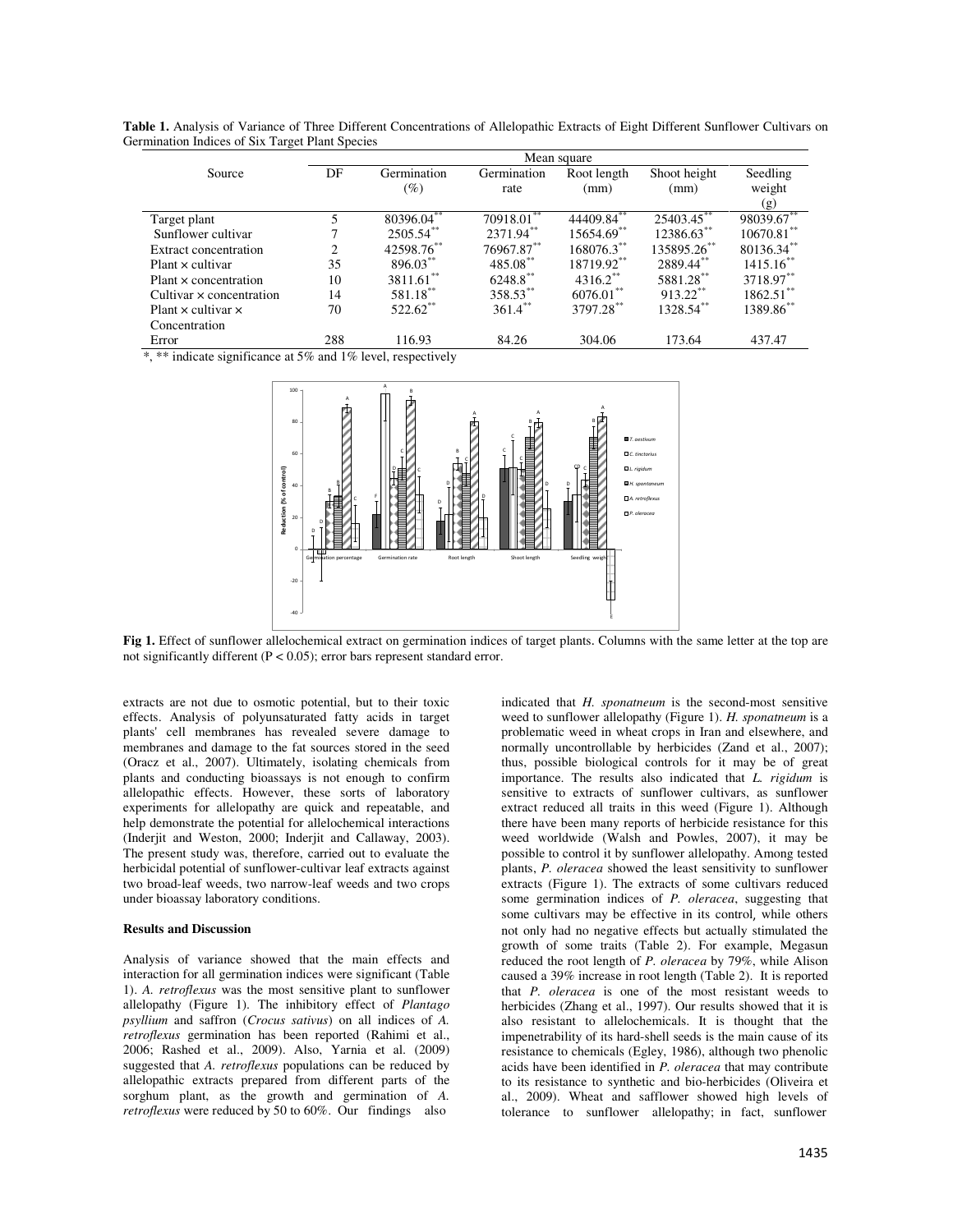| Table 2. Interaction Effects of Target Plants and Allelopathic Sunflower Cultivars on the Inhibition Percentage of Target Plants' |  |  |  |
|-----------------------------------------------------------------------------------------------------------------------------------|--|--|--|
| <b>Germination Indices</b>                                                                                                        |  |  |  |

| Target plant   | Sunflower     | Germination             | Germination rate  | Root length       | Shoot height      | Seedling          |
|----------------|---------------|-------------------------|-------------------|-------------------|-------------------|-------------------|
|                | cultivars     | percentage              | inhibition $(\%)$ | inhibition $(\%)$ | inhibition $(\%)$ | weight            |
|                |               | inhibition $(\%)$       |                   |                   |                   | inhibition $(\%)$ |
| L. rigidum     | Alison        | $\sqrt{44.7} \pm (7.3)$ | $65.0\pm(6.1)$    | $73.0\pm(8.2)$    | $65.3\pm(5.9)$    | $55.6\pm(6.1)$    |
| L. rigidum     | <b>Blazar</b> | $13.9\pm(6.5)$          | $31.2\pm(1.2)$    | $16.8\pm(5.2)$    | $56.5\pm(2.7)$    | $42.3 \pm (3.4)$  |
| L. rigidum     | Hysun25       | $17.5 \pm (2.0)$        | $46.4\pm(6.8)$    | $30.2\pm(1.7)$    | $28.7\pm(1.7)$    | $26.3\pm(3.6)$    |
| L. rigidum     | Hysun36       | $10.4\pm(3.8)$          | $29.0\pm(5.4)$    | $-0.1\pm(0.3)$    | $14.2\pm(5.6)$    | $2.9 \pm (1.8)$   |
| L. rigidum     | Megasun       | $37.4\pm(11.4)$         | $45.8\pm(1.8)$    | $74.5\pm(8.5)$    | $56.2\pm(1.0)$    | $55.9\pm(1.5)$    |
| L. rigidum     | Urfloar       | $26.8\pm(1.1)$          | $34.5\pm(1.8)$    | $66.8 \pm (7.9)$  | $67.2\pm(6.7)$    | $53.5\pm(9.2)$    |
| L. rigidum     | Allstar       | $40.8\pm(11.1)$         | $48.7 \pm (1.5)$  | $81.2\pm(5.7)$    | $53.9\pm(1.1)$    | $52.2\pm(1.6)$    |
| L. rigidum     | Hysun33       | $49.8 \pm (9.8)$        | $57.0\pm(9.7)$    | $87.2\pm(4.5)$    | $60.1 \pm (0.4)$  | $59.7\pm(8.1)$    |
| H. spontaneum  | Alison        | $20.3\pm(1.9)$          | $43.8\pm(11.0)$   | $43.0\pm(1.3)$    | $76.6\pm(10.3)$   | $73.6\pm(9.2)$    |
| H. spontaneum  | <b>Blazar</b> | $17.1\pm(1.5)$          | $40.1 \pm (2.6)$  | $13.0\pm(3.9)$    | $49.9\pm(2.7)$    | $47.9\pm(9.0)$    |
| H. spontaneum  | Hysun25       | $25.7 \pm (1.4)$        | $42.5\pm(9.7)$    | $54.5\pm(1.8)$    | $70.8 \pm (2.2)$  | $69.3\pm(5.7)$    |
| H. spontaneum  | Hysun36       | $20.0\pm(7.0)$          | $35.3\pm(4.1)$    | $-5.6 \pm (2.20)$ | $28.7\pm(1.3)$    | $37.4\pm(3.8)$    |
| H. spontaneum  | Megasun       | $51.4\pm(3.9)$          | $60.3\pm(3.5)$    | $75.8 \pm (6.9)$  | $87.4\pm(6.3)$    | $86.0\pm(5.4)$    |
| H. spontaneum  | Urfloar       | $41.4\pm(1.4)$          | $57.6\pm(9.6)$    | $72.1\pm(6.0)$    | $91.0\pm(3.5)$    | $87.0 \pm (4.3)$  |
| H. spontaneum  | Allstar       | $42.8 \pm (11.5)$       | $61.5\pm(10.2)$   | $68.2\pm(10.3)$   | $79.5\pm(9.3)$    | $82.4\pm(7.2)$    |
| H. spontaneum  | Hysun33       | $48.6\pm(12.8)$         | $65.1\pm(9.2)$    | $57.6\pm(4.1)$    | $76.4\pm(1.2)$    | $77.9\pm(8.2)$    |
| T. aestivum    | Alison        | $-9.6\pm(2.9)$          | $25.4\pm(1.2)$    | $38.2\pm(2.9)$    | $66.4\pm(10.8)$   | $42.9\pm(9.0)$    |
| T. aestivum    | <b>Blazar</b> | $-0.3\pm(0.4)$          | $23.4\pm(1.5)$    | $12.6\pm(1.6)$    | $53.2\pm(3.0)$    | $32.1 \pm (1.4)$  |
| T. aestivum    | Hysun25       | $-4.7\pm(0.6)$          | $20.1\pm(2.1)$    | $16.7\pm(0.8)$    | $48.3 \pm (1.8)$  | $25.4\pm(1.5)$    |
| T. aestivum    | Hysun36       | $-14.9\pm(2.6)$         | $4.5\pm(0.8)$     | $8.9\pm(1.3)$     | $35.3\pm(1.4)$    | $12.8 \pm (7.8)$  |
| T. aestivum    | Megasun       | $7.9\pm(0.8)$           | $29.4\pm(9.7)$    | $16.4\pm(6.0)$    | $54.2\pm(2.2)$    | $37.3 \pm (10.1)$ |
| T. aestivum    | Urfloar       | $9.6\pm(1.2)$           | $26.1\pm(2.3)$    | $20.0\pm(4.1)$    | $42.4\pm(3.7)$    | $27.6\pm(1.6)$    |
| T. aestivum    | Allstar       | $8.2\pm(0.8)$           | $25.0\pm(1.9)$    | $11.7\pm(2.9)$    | $51.4\pm(1.0)$    | $31.6\pm(8.0)$    |
| T. aestivum    | Hysun33       | $6.0\pm(0.9)$           | $20.2\pm(2.3)$    | $18.7\pm(2.9)$    | $53.5 \pm (1.6)$  | $30.3\pm(8.3)$    |
| C. tinctorius  | Alison        | $4.8 \pm (0.6)$         | $97.7\pm(0.3)$    | $79.0 \pm (2.3)$  | $54.8\pm(3.3)$    | $28.3\pm(3.2)$    |
| C. tinctorius  | <b>Blazar</b> | $2.3 \pm 0.7$           | $97.7 \pm (03)$   | $76.8 \pm (2.6)$  | $52.3\pm(5.5)$    | $35.4\pm(5.3)$    |
| C. tinctorius  | Hysun25       | $5.5\pm(2.1)$           | $97.7\pm(0.3)$    | $69.6\pm(1.5)$    | $42.8 \pm (7.5)$  | $29.6\pm(3.9)$    |
| C. tinctorius  | Hysun36       | $6.0 \pm (1.0)$         | $97.7 \pm (0.3)$  | $60.5\pm(1.7)$    | $17.8 \pm (0.9)$  | $9.3 \pm (6.3)$   |
| C. tinctorius  | Megasun       | $-10.3\pm(2.8)$         | $97.4 \pm (0.4)$  | $-20.0\pm(1.0)$   | $61.9\pm(4.1)$    | $64.9\pm(3.0)$    |
| C. tinctorius  | Urfloar       | $-12.3\pm(2.5)$         | $97.4\pm(0.4)$    | $-31.3\pm(9.9)$   | $64.0\pm(4.3)$    | $38.1 \pm (5.1)$  |
| C. tinctorius  | Allstar       | $-8.3\pm(3.0)$          | $97.4\pm(0.4)$    | $-64.8 \pm (2.9)$ | $58.8 \pm (5.6)$  | $30.9\pm(5.1)$    |
| C. tinctorius  | Hysun33       | $-13.1\pm(2.8)$         | $97.4\pm(0.4)$    | $5.6\pm(1.5)$     | $57.7\pm(3.2)$    | $36.0\pm(3.7)$    |
| A. retroflexus | Alison        | $76.8\pm(8.7)$          | $88.9\pm(4.3)$    | $55.1\pm(4.5)$    | $50.0\pm(6.9)$    | $76.9\pm(1.5)$    |
| A. retroflexus | <b>Blazar</b> | $95.7\pm(4.3)$          | $95.0\pm(5.0)$    | $86.7\pm(3.3)$    | $87.6 \pm (12.4)$ | $78.5 \pm (1.5)$  |
| A. retroflexus | Hysun25       | $88.1 \pm (1.5)$        | $94.6\pm(4.0)$    | $78.8 \pm (5.1)$  | $80.0\pm(5.3)$    | $68.8 \pm (2.7)$  |
| A. retroflexus | Hysun36       | $66.9\pm(1.2)$          | $75.8 \pm (12.0)$ | $47.7 \pm (7.2)$  | $62.2\pm(9.1)$    | $63.3\pm(8.4)$    |
| A. retroflexus | Megasun       | $100.0\pm(3.0)$         | $100.0\pm(0.0)$   | $100.0\pm(2.0)$   | $100.0\pm(0.0)$   | $100.0\pm(0.0)$   |
| A. retroflexus | Urfloar       | $86.0\pm(9.0)$          | $94.5\pm(3.5)$    | $81.5\pm(9.5)$    | $55.7\pm(2.3)$    | $81.1\pm(3.6)$    |
| A. retroflexus | Allstar       | $96.7\pm(1.9)$          | $99.0\pm(0.5)$    | $94.3\pm(3.2)$    | $100.0\pm(0.0)$   | $96.5\pm(2.7)$    |
| A. retroflexus | Hysun33       | $98.5\pm(2.0)$          | $99.8\pm(0.0)$    | $96.8 \pm (0.0)$  | $100.0\pm(0.0)$   | $99.6\pm(0.2)$    |
| P. oleracea    | Alison        | $9.1 \pm (0.1)$         | $28.1 \pm (2.1)$  | $-39.2\pm(3.1)$   | $84.1\pm(3.3)$    | $8.9 \pm (1.6)$   |
| P. oleracea    | <b>Blazar</b> | $16.5\pm(2.7)$          | $40.4\pm(1.8)$    | $-148.7\pm(9.1)$  | $72.6\pm(6.7)$    | $-42.8\pm(4.1)$   |
| P. oleracea    | Hysun25       | $11.8\pm(2.1)$          | $29.9\pm(3.1)$    | $36.5\pm(2.1)$    | 6.6(0.9)          | $-52.5\pm(4.5)$   |
| P. oleracea    | Hysun36       | $5.3\pm(1.0)$           | $14.1\pm(3.0)$    | $-10\pm(3.6)$     | $-35.7\pm(8.3)$   | $-35.3\pm(4.2)$   |
| P. oleracea    | Megasun       | $27.5\pm(8.6)$          | $49.1 \pm (2.1)$  | $79.8 \pm (3.8)$  | $24.0\pm(1.9)$    | $1.4\pm(0.6)$     |
| P. oleracea    | Urfloar       | $22.9\pm(7.0)$          | $42.1 \pm (2.6)$  | $74.8 \pm (3.7)$  | $5.6\pm(1.2)$     | $-48.4\pm(3.1)$   |
| P. oleracea    | Allstar       | $22.4\pm(4.5)$          | $40.2\pm(3.0)$    | $77.4\pm(3.8)$    | $22.5\pm(1.6)$    | $-32.4\pm(3.7)$   |
| P. oleracea    | Hysun33       | $14.4\pm(2.6)$          | $30.5\pm(1.4)$    | $76.3\pm(4.1)$    | $22.2\pm(1.6)$    | $17.4\pm(1.0)$    |

Standard errors are given in parentheses

allelopathic extracts even stimulated some parameters: germination percentage of safflower seeds increased in the presence of sunflower extracts (Figure 1). However, it has previously been reported that three to seven tonnes of dry sunflower-residue matter per hectare have a negative allelopathic effect on the performance of wheat; in contrast, smaller amounts of allelopathic materials can improve wheat yield (Kaya et al., 2006). Boz (2003) has also found that allelopathic materials in wheat and rye (*Secale cereal*e) have no effect on later crops, but may inhibit some of their most important annual weeds. Cultivars showed differenence allelopathic potential (Table 1 and Figure 2). Extracts of Hysun 33 and Megasun most effectively inhibited germination indices (Figure 2). Allstar had the third-highest inhibitory effect. Hysun 36 had minimal impact, inhibiting all traits except germination rate by less than 20% (Figure 2). However, no cultivar inhibited germination rate less than 42%. Three new ionone-type bisnorsesquiterpenes and a new noribisabolene are potential allelopathic agents that have been isolated from sunflower var. SH.222 and VYP (Macias et al., 1998). Different concentrations of the extract gave significantly different results (Table 1 and Figure 3). The most effective deterrent was a concentration of 100%, and the least a concentration of 25% (Figure 3).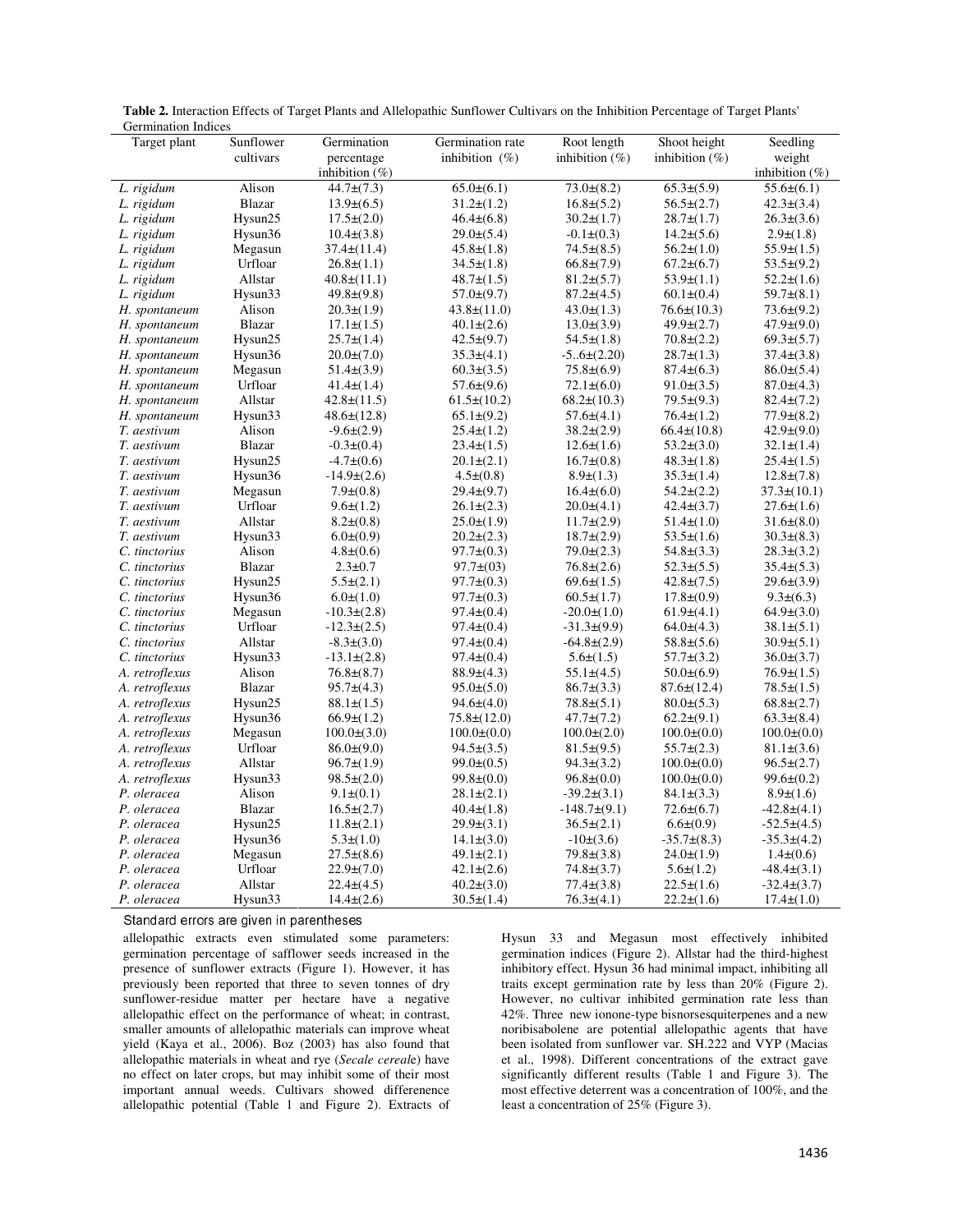

**Fig 2.** Allelopathic effect of eight sunflower cultivars on germination indices of target plants. Columns with the same letter at the top are not significantly different  $(P < 0.05)$ ; error bars represent standard error.

The interaction results showed that low concentrations actually stimulate some traits in wheat, safflower and *P. oleracea* (Table 3). Interactions between target plants and sunflower cultivars showed that *A. retroflexus* had the greatest sensitivity to cultivar extracts Megasun, Hysun 33, Allstar and Blazar (Table 2). The allelopathic materials extracted from Allstar and Hysun 36 had less impact on safflower. These results suggest that using sunflower extracts from Allstar can selectively control *A. retroflexus* in safflower crops with minimal effects on the safflower itself. The results also showed that Hysun 36, Blazer and Hysun 25 had the least negative impact on *L. rigidium*. Hysun 36 and Blazar also had less effect on *H. spontaneum*. The effects of the concentration of allelopathic material on target plants were significant (Table 1). Again, the highest reduction in the germination indices was in *A. retroflexus* at concentrations of 100 and 50% (Table 3). Twenty-five percent extract also significantly reduced all traits of *A. retroflexus* (Table 3). Seedling weight and shoot length in *H. spontaneum* at 100% concentration showed the highest reduction. The least reduction in root length and shoot height was in *P. oleracea* at 25 and 50% concentration. Twenty-five and 50% concentrations of extracts increased the seedling weight in *P. oleracea*, confirming the relative tolerance of this plant to sunflower allelopathy. Although the germination rate showed the highest reductions in response to extract concentrations, the other germination traits of safflower had little sensitivity to sunflower allelopathy (Table 3). Also, low concentrations of allelopathic materials (25%) most stimulated the traits of wheat. For example, 25% extract stimulated seed germination by 4.5 and 10% in safflower and wheat, respectively, compared with the control seed-germination percentage. This result agrees with other research into the stimulatory effect of sunflower allelopathy on plants (Anjum and Bajwa, 2007; Macias et al., 1998; Macias et al., 1999). Although some researchers have found that allelopathic sunflower material inhibits wheat growth, our results suggest that sunflower allelopathy can improve the growth of crops such as wheat and safflower, and its residues can reduce prolific weeds like *A. retroflexus*. The interaction of cultivars with concentration of extract showed that Megasun, Allstar and Hysun33 at 100% concentration caused the greatest reduction in target plants' germination percentage and rate, shoot height and seedling weight (Table 4). The most inhibition of root

length at 100% concentration was observed with extracts from Hysun33, Megasun, Blazar and Alison. The effects of Alison, Blazar, Allstar and Hysun33 at 50% concentration in reducing germination in target plants were approximately equal to the effects of Allison and Hysun36 at 100% concentration. This suggests that extracts of cultivars that have severe allelopathic effects in low concentrations (such as Allstar and Hysun33) might be used as a biological herbicide if these cultivars do not have negative effect on crops (such as Alstar on safflower, see Table 2). The appropriate extracts could easily be applied in a rotation cycle for weed management, particularly in agricultural systems that can use little or no synthetic herbicide, such as organic farms.

# **Materials and methods**

Sunflower (*Helianthus annuus* L.) Cultivars of Hysun 25, Hysun 33, Hysun36, Blazar, Urfloar, Megasun, Allstar and Alison were obtained from the experimental fields of Isfahan University of Technology in October 2009. These cultivars, recently introduced to Iran, are planted in most regions of the country. Leaves of sunflower cultivars were collected at mature stage from whole plants. The tissues were air-dried, then ground to a fine powder. Ten grams (dry weight) of leaf powder was soaked for 24 hours in 100 ml of distilled water at room temperature. The resultant solution was filtered through filter paper. (Hau et al., 2005). This solution was assumed as a stock solution (100% concentration); other concentrations were achieved from the stock solution. Weed seeds had been collected the previous year from wheat and sunflower fields in the Isfahan agricultural region and stored at room temperature for six to nine months to overcome dormancy. Crop seeds of wheat (*Triticum aestivum* L.)and safflower (*Carthamus tinctorius* L.) were also provided from farmers in this region. The seeds were sown on a Whatman No. 2 filter-paper seedbed in sterilized Petri dishes (9cm diam.). The filter papers were moistened with aqueous leaf extracts of the sunflower cultivars. Controls were similarly treated with distilled water. 30 seeds were germinated per Petri dish. The Petri dishes were put into sealed plastic bags to avoid moisture loss. Seeds were allowed to germinate at 25 ± 1°C and a 14-hour photoperiod for 14 days. Germination was considered to have occurred when the roots were 2 mm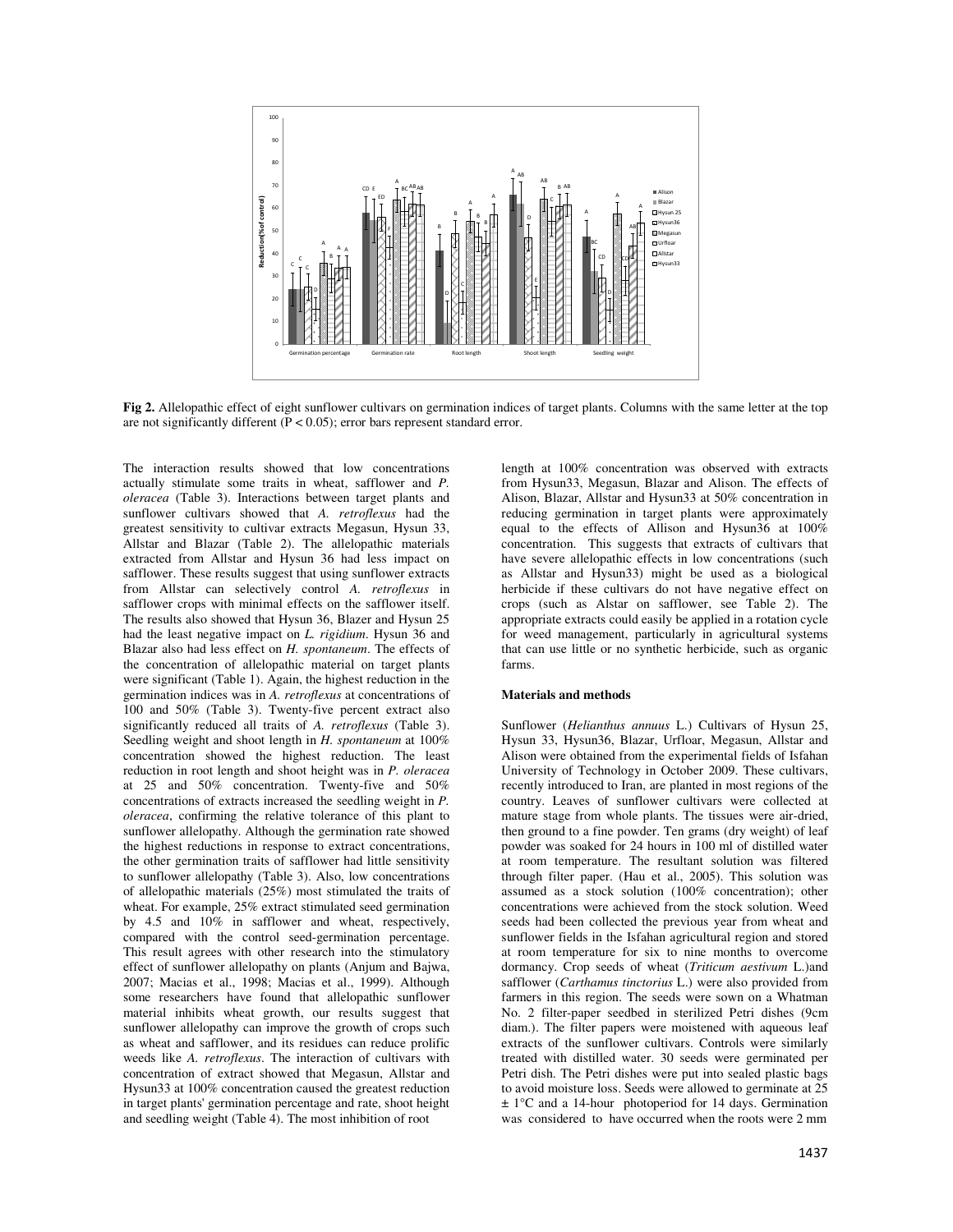| гтаніз денішанон шинсэ<br>Target plant | Extract       | Germination       | Germination      | Root length      | Shoot           | Seedling          |
|----------------------------------------|---------------|-------------------|------------------|------------------|-----------------|-------------------|
|                                        | concentration | percentage        | rate inhibition  | inhibition       | height          | weight            |
|                                        |               | inhibition $(\%)$ | $(\%)$           | $(\%)$           | inhibition      | inhibition        |
|                                        |               |                   |                  |                  | (%)             | (%)               |
|                                        |               |                   |                  |                  |                 |                   |
| L. rigidum                             | 100%          | $56.3\pm(5.0)$    | $73.6\pm(3.1)$   | $83.0\pm(3.6)$   | $80.3\pm(4.1)$  | $66.0\pm(3.8)$    |
| L. rigidum                             | 50%           | $25.2\pm(5.2)$    | $39.7\pm(4.7)$   | $56.7\pm(8.5)$   | $46.0\pm(4.7)$  | $39.8+(4.7)$      |
| L. rigidum                             | 25%           | $8.9\pm(0.4)$     | $20.8\pm(3.9)$   | $21.3\pm(1.2)$   | $24.5\pm(4.2)$  | $24.7\pm(3.4)$    |
| H. spontaneum                          | 100%          | $71.4\pm(5.0)$    | $84.2\pm(3.3)$   | $88.8\pm(2.0)$   | $99.6\pm(0.3)$  | $96.0\pm(1.0)$    |
| H. spontaneum                          | 50%           | $28.4\pm(4.4)$    | $50.6\pm(3.6)$   | $51.7\pm(7.0)$   | $85.5\pm(3.6)$  | $80.0\pm(3.5)$    |
| H. spontaneum                          | 25%           | $0.5\pm(0.2)$     | $17.5\pm(3.5)$   | $1.5\pm(0.4)$    | $25.0\pm(1.3)$  | $34.6\pm(4.1)$    |
| T. aestivum                            | 100%          | $10.8\pm(1.7)$    | $55.8 \pm (2.4)$ | $59.5\pm(2.5)$   | $89.4\pm(1.5)$  | $60.5\pm(2.6)$    |
| T. aestivum                            | 50%           | $0.0\pm(0.4)$     | $17.3\pm(3.3)$   | $16.1\pm(0.5)$   | $50.8\pm(3.6)$  | $28.7\pm(3.5)$    |
| T. aestivum                            | 25%           | $-10.0\pm(1.8)$   | $-7.9\pm(1.4)$   | $-21.8\pm(3.4)$  | $11.6\pm(2.6)$  | $0.8\pm(2.1)$     |
| C. tinctorius                          | $100\%$       | $1.0\pm(2.6)$     | $97.6\pm(0.2)$   | $43.1 \pm (4.6)$ | $63.3\pm(2.8)$  | $46.5 \pm (2.9)$  |
| C. tinctorius                          | 50%           | $-6.1\pm(0.1)$    | $97.6\pm(0.2)$   | $13.4\pm(2.9)$   | $51.7\pm(3.5)$  | $32.7\pm(3.5)$    |
| C. tinctorius                          | 25%           | $-4.4\pm(0.6)$    | $97.6\pm(0.2)$   | $9.2\pm(1.4)$    | $38.8\pm(4.8)$  | $22.9\pm(4.0)$    |
| A. retroflexus                         | 100%          | $99.8\pm(0.2)$    | $99.8\pm(0.2)$   | $100.0\pm(0.0)$  | $100.0\pm(0.0)$ | $100.0\pm(0.0)$   |
| A. retroflexus                         | 50%           | $97.5\pm(2.1)$    | $99.0\pm(0.9)$   | $94.1\pm(4.1)$   | $94.8\pm(3.6)$  | $100.0\pm(0.0)$   |
| A. retroflexus                         | 25%           | $68.4\pm(7.2)$    | $81.6\pm(5.1)$   | $46.2\pm(11.9)$  | $43.5\pm(2.3)$  | $49.2\pm(2.7)$    |
| P. oleracea                            | 100%          | $35.7\pm(3.9)$    | $79.0\pm(2.8)$   | $69.3\pm(4.7)$   | $75.2\pm(7.4)$  | $-16.9\pm(2.9)$   |
| P. oleracea                            | 50%           | $6.4\pm(0.8)$     | $18.9\pm(0.2)$   | $11.9\pm(2.6)$   | $4.7\pm(0.1)$   | $-40.1 \pm (4.7)$ |
| P. oleracea                            | 25%           | $6.5\pm(0.4)$     | $5.0\pm(0.6)$    | $-22.7\pm(2.5)$  | $-4.2\pm(0.7)$  | $-37.9\pm(1.7)$   |

**Table 3.** Interaction Effects of Target Plants and Concentration of Allelopathic Sunflower on the Inhibition Percentage of Target Plants' Germination Indices nination Indic

Standard errors are given in parentheses



**Fig 3.** Allelopathic effects of three extract concentrations of sunflower on germination indices of target plants. Columns with the same letter at the top are not significantly different  $(P < 0.05)$ ; error bars represent standard error.

long. Germination percentage was recorded every 24 hours for 14 days. Root and shoot length and seedling dry biomass were recorded at the end of the experiment. Mean germination time (MGT) was calculated to assess the rate of germination (Ellis and Roberts, 1980). The experimental design was three factorial (8×4×6), arranged in a completely randomized block design with three replications. The first factor was leaf extracts of sunflower cultivars; the second was leaf-extract concentration (0, 25, 50 and 100%); and the third was target crop and weed species. The inhibition percentage (IP) for a given trait was calculated as follows (Mishra and Choudhuri, 1999):

$$
IP = \left[1 - \frac{\text{sample extract}}{\text{control}}\right] \times 100
$$

All data were analyzed using PROC GLM of SAS (9.1 versions) (SAS Institute 2001). Differences between the means were compared using LSD (P<0.05) and standard error values.

# **Conclusion**

Results from this experiment showed that allelopathic chemicals of sunflower can potentially serve as an alternative herbicide against common broad- and narrow-leaf weeds in wheat and safflower.

However, this study did not find any cultivar extract that could control all weeds with no negative effect on wheat. For example, the extract of the Alison cultivar has less negative effect on whea t and more effectively inhibited *H. spontane-*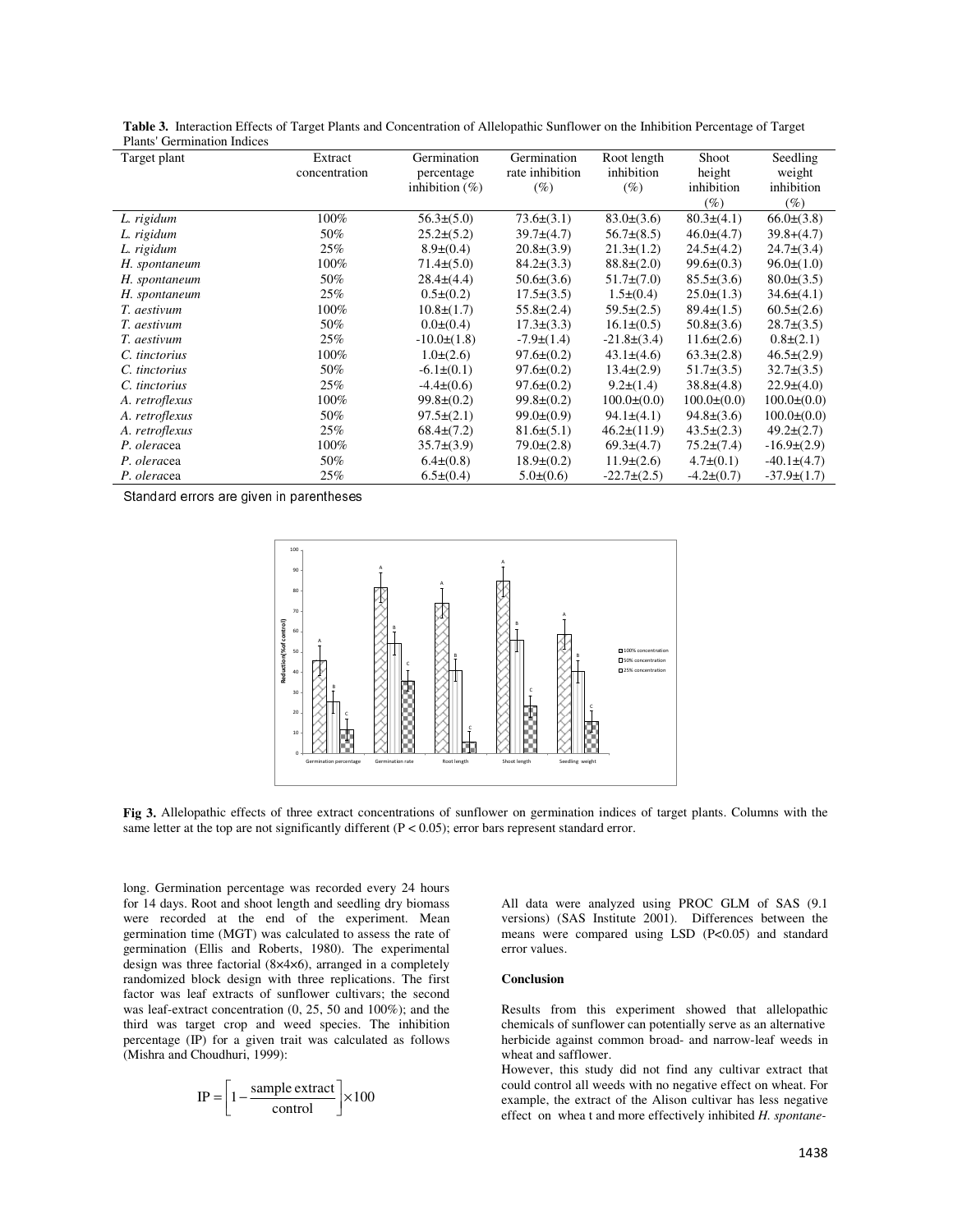| Extract       | Concentration | Germination      | Germination      | Root length      | Shoot height     | Seedling         |
|---------------|---------------|------------------|------------------|------------------|------------------|------------------|
|               |               | percentage       | rate             |                  |                  | weight           |
| Alison        | 100%          | $31.5\pm(4.5)$   | $75.7\pm(4.3)$   | $72.2\pm(5.2)$   | $86.0\pm(3.6)$   | $66.7\pm(5.7)$   |
| Alison        | 50%           | $34.3\pm(4.4)$   | $64.1\pm(7.9)$   | $67.8 \pm (5.1)$ | $76.8\pm(4.6)$   | $61.6\pm(7.5)$   |
| Alison        | 25%           | $7.2\pm(0.1)$    | $34.7\pm(1.4)$   | $-15.5\pm(2.8)$  | $35.7\pm(2.2)$   | $14.9\pm(0.5)$   |
| <b>Blazar</b> | 100%          | $41.6\pm(2.6)$   | $81.8\pm(3.9)$   | $77.3\pm(3.9)$   | $91.1\pm(2.9)$   | $68.2\pm(6.6)$   |
| Blazar        | 50%           | $18.0\pm(1.1)$   | $52.5\pm(4.3)$   | $4.7\pm(0.6)$    | $70.9\pm(2.5)$   | $39.2\pm(1.8)$   |
| <b>Blazar</b> | 25%           | $13.1\pm(1.7)$   | $29.8\pm(1.1)$   | $-53.4\pm(8.1)$  | $24.1\pm(1.1)$   | $-10.6\pm(1.7)$  |
| Hysun25       | 100%          | $41.3\pm(4.8)$   | $80.0\pm(4.2)$   | $71.7\pm(4.7)$   | $84.0\pm(3.7)$   | $46.3\pm(1.1)$   |
| Hysun25       | 50%           | $21.5\pm(2.9)$   | $49.7\pm(6.2)$   | $47.2\pm(4.6)$   | $44.3 \pm (1.8)$ | $34.7\pm(1.7)$   |
| Hysun25       | 25%           | $9.1\pm(0.2)$    | $36.0\pm(1.5)$   | $24.2\pm(1.9)$   | $10.3\pm(0.8)$   | $2.6\pm(0.6)$    |
| Hysun36       | $100\%$       | $31.6\pm(8.3)$   | $64.0\pm(6.4)$   | $68.4\pm(4.7)$   | $54.7\pm(2.9)$   | $30.6\pm(1.6)$   |
| Hysun36       | 50%           | $15.4\pm(2.5)$   | $39.9\pm(1.6)$   | $8.9\pm(1.7)$    | $22.8\pm(1.9)$   | $16.5\pm(1.3)$   |
| Hysun36       | 25%           | $-0.2\pm(0.3)$   | $24.3 \pm (1.2)$ | $-22.0\pm(1.9)$  | $-16.2\pm(0.6)$  | $-1.9\pm(0.2)$   |
| Megasun       | 100%          | $58.3\pm(0.6)$   | $90.3 \pm (2.9)$ | $78.8 \pm (7.9)$ | $92.3\pm(2.7)$   | $84.3\pm(3.3)$   |
| Megasun       | 50%           | $32.5\pm(2.0)$   | $62.3 \pm (7.5)$ | $54.2\pm(1.3)$   | $60.5\pm(8.5)$   | $53.9\pm(5.0)$   |
| Megasun       | 25%           | $16.2\pm(0.5)$   | $38.5\pm(1.5)$   | $30.2\pm(3.1)$   | $39.1 \pm (1.2)$ | $34.5\pm(1.4)$   |
| Urfloar       | $100\%$       | $51.4\pm(1.7)$   | $85.6\pm(3.6)$   | $67.8 \pm (4.7)$ | $88.5\pm(2.6)$   | $65.4\pm(9.4)$   |
| Urfloar       | 50%           | $24.6\pm(1.0)$   | $53.5\pm(4.4)$   | $46.0\pm(2.4)$   | $55.1\pm(1.4)$   | $35.9\pm(4.4)$   |
| Urfloar       | 25%           | $11.2\pm(0.2)$   | $37.0\pm(3.9)$   | $28.2\pm(1.2)$   | $19.4\pm(1.3)$   | $18.2\pm(1.1)$   |
| Allstar       | $100\%$       | $57.2 \pm (1.0)$ | $89.5\pm(3.0)$   | $71.8\pm(1.2)$   | $93.2\pm(2.4)$   | $71.8\pm(6.5)$   |
| Allstar       | 50%           | $28.4\pm(1.9)$   | $54.8\pm(4.9)$   | $40.7\pm(6.1)$   | $55.3\pm(5.1)$   | $31.0\pm(1.1)$   |
| Allstar       | 25%           | $15.7\pm(0.4)$   | $41.7\pm(9.8)$   | $21.5\pm(1.9)$   | $34.6\pm(4.3)$   | $27.7\pm(1.9)$   |
| Hysun33       | $100\%$       | $53.8\pm(1.8)$   | $86.5\pm(3.6)$   | $83.7\pm(4.9)$   | $87.2\pm(3.5)$   | $71.1\pm(6.8)$   |
| Hysun33       | 50%           | $27.4\pm(1.9)$   | $54.2\pm(4.3)$   | $55.6\pm(1.1)$   | $59.2\pm(4.6)$   | $48.9\pm(9.6)$   |
| Hysun33       | 25%           | $20.9\pm(1.8)$   | $44.3 \pm (1.0)$ | $31.8\pm(2.0)$   | $38.6\pm(8.1)$   | $40.5 \pm (7.2)$ |

**Table 4**. Interaction Effects of Different Cultivars of Sunflower and Extract Concentration on the Inhibition Percentage of Target Plants' Germination Indices

Standard errors are given in parentheses

*eum,* but has little impact on *L. rigidum*, *A. retroflexus* or *P. oleracea*. Even so, this result is an important finding in the control of *H. spontaneum* in wheat (many herbicides fail to control this weed selectively in wheat). Allelopathic materials from the Hysun36 and Allstar cultivars had minimal impact on safflowers as a crop. As the best and most practical extract is the one with the least phytotoxic effect on the target crop and the most effect on the weeds, it seems that Allstar extract may prove very important: it has little effect on safflower germination indices (except germination rate) and a negative affect on weeds including *A. retroflexus*, *P. oleracea*, *L. rigidum* and *H. spontaneum*. Our research also suggests that using sunflower allelopathy to control broad-leaf weeds, such as *Amaramthus reteroflexus*, may at the same time control narrow-leaf weeds such as *H. spontaneum* and *L. rigidum*. However, more experimentation in the allelopathic effects of sunflowers for weed control is needed in real greenhouse and field conditions.

#### **References**

- Anjum T, Bajwa R (2005) A bioactive annuionone from sunflower leaves. Phytochemistry 66: 1919-1921.
- Anjum T, Bajwa R (2007) The effect of sunflower leaf extracts on Chenopodium album in wheat fields in Pakistan. Crop Prot 26:1390-1394.
- Belz GR (2007) Allelopathy in crop/ weed interactions- an update. Pest Manage Sci 63: 308-326.
- Bhowmik PC, Inderjit (2003) Challenges and opportunities in implementing allelopathy for natural weed management. Crop Prot 22: 661-671.
- Bogatek R, Gniazdowska A, Zakrzewska W, Oracz K, Gawronski SW (2006) Allelopathic effects of sunflower extracts on mustard seed germination and seedling growth. Biol Plantarum 50: 156-158.

Boz O (2003) Allelopathic effects of wheat and rye straw on some weeds and crops. Asian J Plant Sci 2: 772-778.

- Cheema ZA, Khaliq A (2000) Use of sorghum allelopathic properties to control weeds in irrigated wheat in a semi arid region of Punjab. Agr Ecosyst Environ 79: 105-112.
- Egley GH (1986) Stimulation of weed seed germination in soil. Review Weed Sci 2: 67–89
- Ellis RH, Roberts EH (1980) Towards a rational basis for testing seed quality. In: Hebblethwaite, P. D. (ed),. Butterworths, London.
- Hua S, ShaoLin P, XiaoYi W, DeQing Z, Chi Z (2005) Potential allelochemicals from an invasive weed Mikania micrantha H.B.K. J. Chem. Ecol 31:1657–1668.
- Heidarzade A, Pirdashti H, Esmaeili M (2010) Quantification of allelopathic substances and inhibitory potential in root exudates of rice (Oryza sativa) varieties on Barnyardgrass(Echinochloa crus-galli L.). Plant Omics J. 3: 204-209
- Inderjit, Callaway RM (2003) Experimental designs for the study of allelopathy. Plant Soil 256: 1-11.
- Inderjit, Weston LA (2000) Are laboratory bioassays for allelopathy suitable for prediction of field responses. J Chem Ecol. 26: 2111-2018.
- Kaya Y, Sengul M, Ogutcu H, Algur OF (2006) The possibility of useful usage of biodegradation products of sunflower plants. Bioresource Technol 97:599-604.
- Kruse M, Strandberg M, Strandberg B (2000) Ecological effects of allelopathic Plants – a Review. Department of Terrestrial Ecology, Silkeborg.pp 66.
- Kupidłowska E, Gniazdowska A, Stępień J, Corbineau F, Vinel D, Skoczowski A, Janeczko A, Bogatek R (2006) Impact of Sunflower (Helianthus annuus L.) Extracts upon reserve mobilization and energy metabolism in germinating mustard (Sinapis alba L.) seeds. J Chem Ecol 32:2569- 2583.